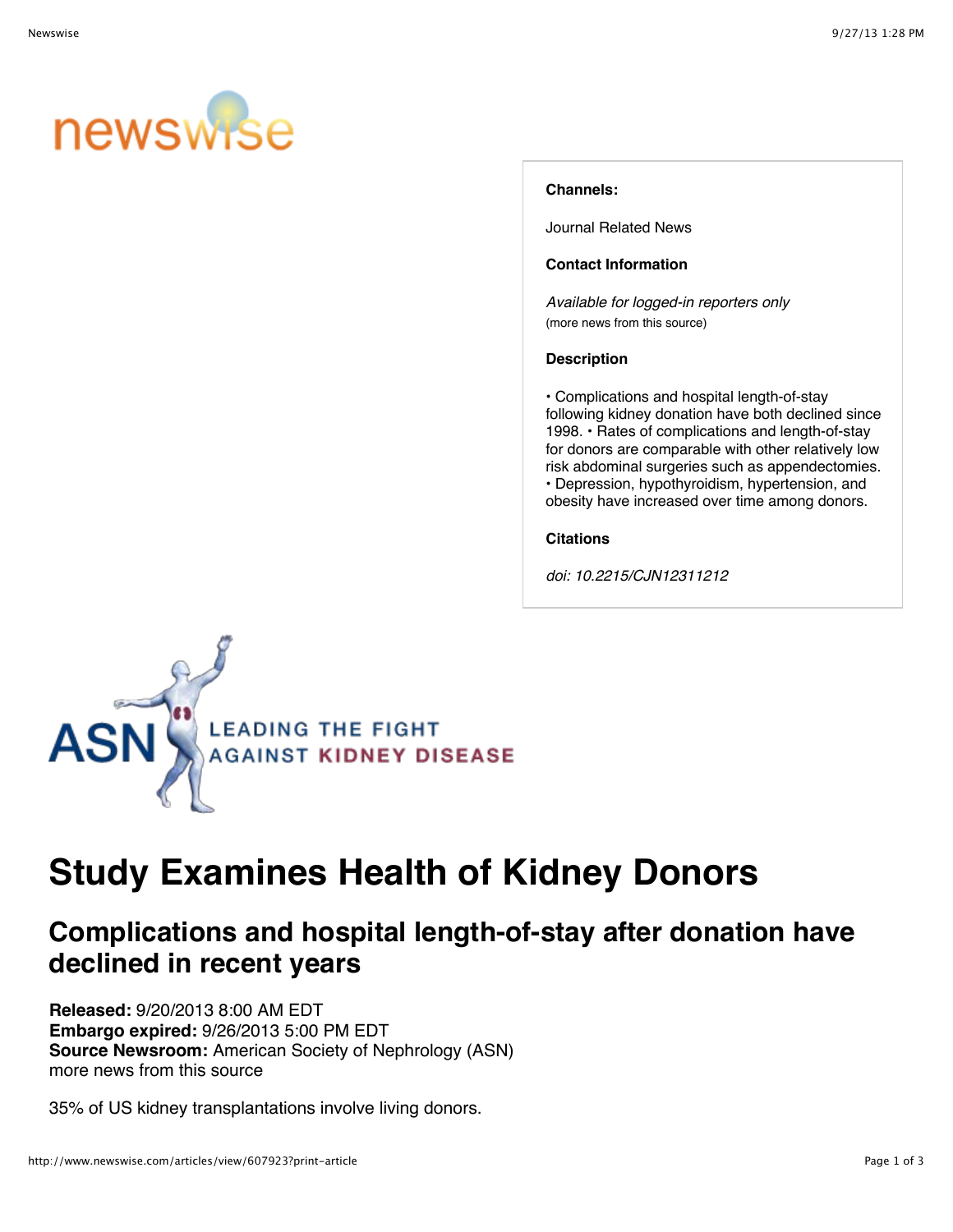Newswise — Washington, DC (September 26, 2013) — The short-term risks associated with kidney donation are relatively modest, but because many donors have additional medical conditions, it is important to evaluate their ongoing health. That's the conclusion of a study appearing in an upcoming issue of the *Clinical Journal of the American Society of Nephrology* (CJASN).

In more than a third of kidney transplantations performed in the United States, the transplanted organs come from live donors. Research suggests that there are minimal health consequences for donors, but only a few comprehensive studies have looked at this issue.

To evaluate trends in the illnesses and complications experienced by donors, Jesse Schold, PhD (Cleveland Clinic) and his colleagues studied the health of more than 69,000 donors from 1998 to 2010, representing 89% of US donors from that time.

Among the major findings:

• Complications declined over time, from 10.1% in 1998 to 7.6% in 2010.

• Hospital length-of-stay following donation declined over time, from an average of 3.7 days in 1998 to 2.5 days in 2010.

• Rates of complications and length-of-stay for donors were comparable with other relatively low risk abdominal surgeries such as appendectomies.

• Depression, hypothyroidism, hypertension, and obesity increased over time.

"We were able to characterize certain patient characteristics and outcomes that are not available from standard transplant registries," said Dr. Schold. "The data provide important information about the incidence and impact of pre-existing comorbidities among living donors that are not broadly known."

The authors noted that while their data confirm that short-term risks associated with donation are relatively modest, the long-term impact of complications and additional medical conditions may be important to evaluate in the coming years.

In an accompanying editorial, Krista Lentine, MD, PhD (Saint Louis University

School of Medicine) and Dorry Segev, MD (Johns Hopkins University) stated that "this study provides valuable information that, when framed in the context of its limitations, can be used to advance the counseling and informed consent of living donors; centers can also use this information to guide their own quality assessment and process improvement benchmarking for donor outcomes." They noted that additional studies are needed, however. "Ultimately, by improving understanding of the short- and long-term health outcomes among representative, diverse samples of living donors, the transplant community can meaningfully improve the processes of consent, selection, and care that are vital priorities," they wrote.

Study co-authors include David Goldfarb, MD, Laura Buccini, DrPh, Jim Rodrigue, PhD, Didier Mandelbrot, MD, Emily Heaphy, PhD, Richard Fatica, MD, and Emilio Poggio, MD.

Disclosures: The authors reported no financial disclosures.

The article, entitled "Comorbidity Burden and Perioperative Complications for Living Kidney Donors in the United States," will appear online at <http://cjasn.asnjournals.org/>on September 26, 2013, doi: 10.2215/CJN12311212.

The editorial, entitled "Better Understanding Live Donor Risk through Big Data," will appear online at <http://cjasn.asnjournals.org/>on September 26, 2013, doi: 10.2215/CJN.08530813.

*The content of this article does not reflect the views or opinions of The American Society of Nephrology (ASN). Responsibility for the information and views expressed therein lies entirely with the author(s). ASN does not offer medical advice. All content in ASN publications is for informational purposes only, and is not intended to cover all possible uses, directions, precautions, drug interactions, or adverse effects. This content should not*